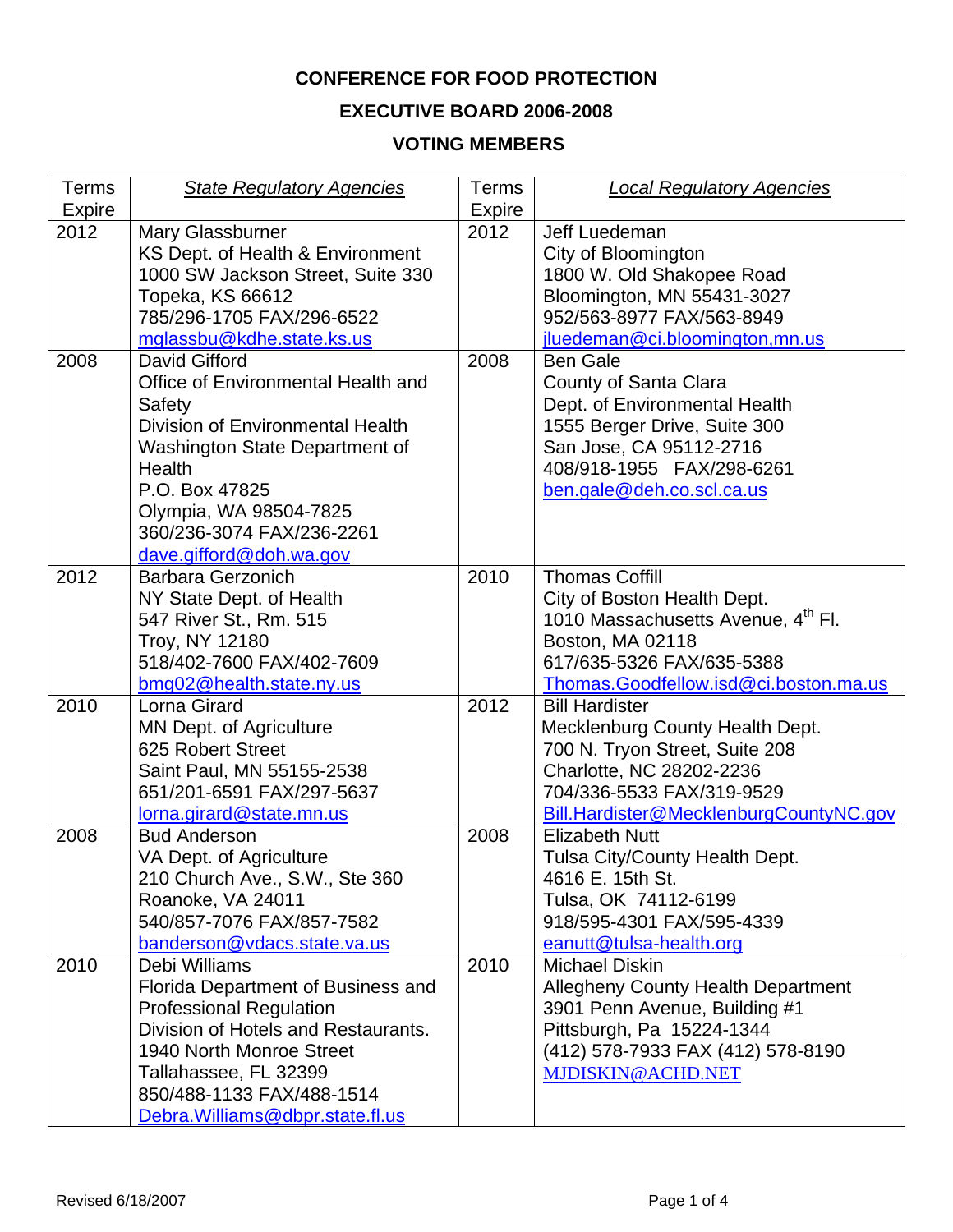# **VOTING MEMBERS** *(continued)*

| <b>Academic Institution</b>                            |
|--------------------------------------------------------|
|                                                        |
| Richard Linton, Ph. D.                                 |
| <b>Purdue University</b>                               |
| 745 Agriculture Mall Drive                             |
| Department of Food Science                             |
| W. Lafayette, IN 47907                                 |
| 765/494-6451 FAX/494-7953                              |
| lintonr@purdue.edu                                     |
| <u>Industry</u>                                        |
| Dan Smyly, Ph. D.                                      |
| The Coca-Cola Company                                  |
| P.O. Box 1734, NAT 342                                 |
| Atlanta, GA 30301                                      |
| 404/676-7962 FAX/598-7962                              |
| dsmyly@na.ko.com                                       |
| <b>Brady Daniels</b>                                   |
| EcoSure                                                |
| 3524 University Avenue                                 |
| Highland Park, IL 60035                                |
| 847/732-9407                                           |
| brady.daniels@mac.com                                  |
| <b>John Gurrisi</b>                                    |
| Darden Restaurants, Inc.<br>5900 Lake Ellenor Drive    |
| Orlando, FL 32809                                      |
| 407/245-6842 FAX/245-5173                              |
| <u>jgurrisi@darden.com</u>                             |
| Larry Kohl                                             |
| <b>Walt Disney World Company</b>                       |
| P.O. Box 10000                                         |
| Lake Buena Vista, FL 32830-1000                        |
| 407/397-6060 FAX/397-6630                              |
| <b>Larry.kohl@disney.com</b>                           |
| Cory Hedman                                            |
| Hannaford Bros, Co.                                    |
| 145 Pleasant Hill Road                                 |
| Scarborough, ME 04074                                  |
| 207/885-3918 FAX/885-2168                              |
| chedman@hannaford.com                                  |
| <b>Fred Reimers</b><br><b>Food Marketing Institute</b> |
| 655 15 <sup>th</sup> St., 7 <sup>th</sup> Floor        |
|                                                        |
|                                                        |
| Washington, DC 20005<br>202/220-0660 FAX/220-0876      |
|                                                        |

| Term           | Consumer                                                |
|----------------|---------------------------------------------------------|
| <b>Expires</b> |                                                         |
| 2010           | Benjamin Cohen                                          |
|                | Center for Science in the Public                        |
|                | Interest                                                |
|                | 1875 Connecticut Avenue, NW,                            |
|                | Suite 300                                               |
|                | Washington, DC 20009                                    |
|                | 202-332-9110 ext. 321 FAX 202-                          |
|                | 265-4954                                                |
|                | bcohen@cspinet.org                                      |
|                |                                                         |
|                | <b>Federal Agencies</b>                                 |
|                | <b>Kevin Smith</b>                                      |
|                | Food & Drug Administration                              |
|                | 5100 Paint Branch Parkway                               |
|                | College Park, MD 20740-3835                             |
|                | 301/436-2149 FAX/436-2672                               |
|                | Kevin.Smith@fda.hhs.gov                                 |
|                | Amelia Sharar, Ph.D.                                    |
|                | <b>USDA, FSIS, OPPED</b>                                |
|                | 1400 Independence Avenue, SW                            |
|                | Rm. 3541                                                |
|                | Washington D.C. 20250-3700<br>202/205-0210 FAX/720-7027 |
|                |                                                         |
|                | Amelia.Sharar@usda.gov                                  |
|                | <b>Charles Otto</b>                                     |
|                | <b>CDC/Environmental Health Service</b>                 |
|                | 4770 Buford Highway NE, MS F28                          |
|                | Atlanta, GA 30341-3724                                  |
|                | (770) 488-7303 FAX 488-7310                             |
|                | cotto@cdc.gov                                           |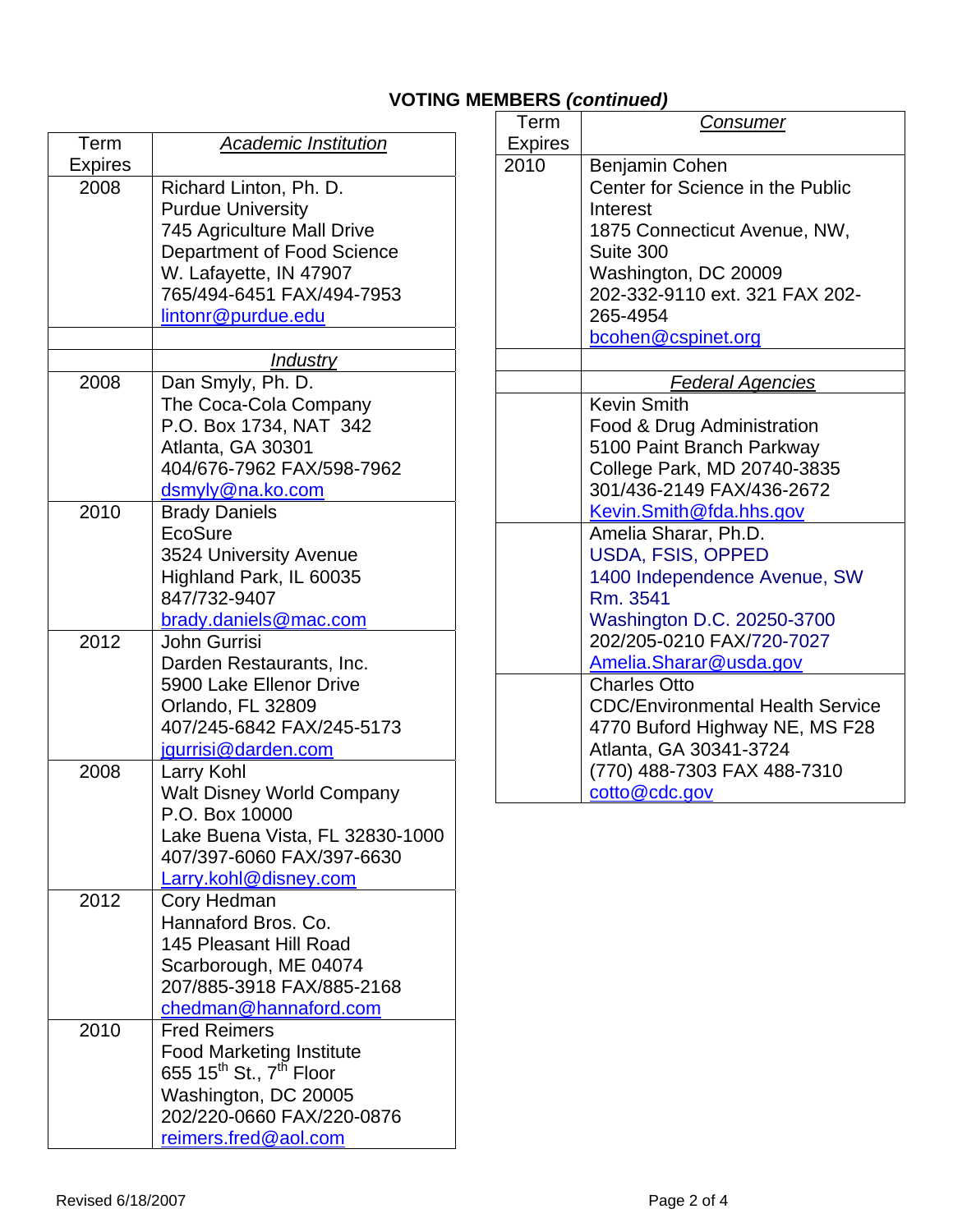# **EX-OFFICIO NONVOTING MEMBERS**

#### **Chair Council I**

Lee M. Cornman FL Dept.Agriculture & Cons. Svcs 3125 Conner Blvd. C-18 Tallahassee, FL 32399-1650 850/245-5547 FAX/488-7946 [cornmal@doacs.state.fl.us](mailto:cornmal@doacs.state.fl.us)

#### **Vice-Chair Council I**

Pam Williams Yum! Brands, Inc. 675 Mansell Road, Suite 200 Roswell, GA 30076 770/990-2000 FAX 678/352-8874 [Pam.williams@yum.com](mailto:Pam.williams@yum.com)

#### **Chair Council II**

John Gurrisi Darden Restaurants, Inc. 5900 Lake Ellenor Drive Orlando, FL 32809 407/245-6842 FAX/245-5173 [jgurrisi@darden.com](mailto:jgurrisi@darden.com)

# **Vice-Chair Council II**

Aggie Hale FL Dept. of Agriculture & Cons. Svcs. 3125 Conner Blvd., Suite H Tallahassee, FL 32399-1650 850/245-5520 FAX/245-5551 [halea@doacs.state.fl..us](mailto:halea@doacs.state.fl..us)

#### **Chair Council III**

David Ludwig Maricopa Co. Environmental Svcs. 1001 N. Central Avenue, Suite 300 Phoenix, AZ 85004 602/506-6971 FAX/506-6862 [dludwig@mail.maricopa.gov](mailto:dludwig@mail.maricopa.gov)

Ken Rosenwinkel Jewel-Osco/Albertson's 1955 W. North Avenue Melrose Park, IL 60160 708/531-6787 FAX/531-6693 [Ken.rosenwinkel@albertsons.com](mailto:Ken.rosenwinkel@albertsons.com)

#### **Canadian Representative**

James Drew Manitoba Health 4<sup>th</sup> Floor, 300 Carlton Street Winnipeg, Manitoba Canada R3B 3M9 204/788-6745 FAX/948-2040 [james.drew@gov.mb.ca](mailto:james.drew@gov.mb.ca)

#### **Issue Chair (2006-2008)**

Vicki Everly Santa Clara Co. Dept. of Env. Health 1555 Berger Drive, Suite 300 San Jose, CA 95112-2716 408/918-3490 FAX/298-6261 [Vicki.Everly@deh.sccgov.org](mailto:Vicki.Everly@deh.sccgov.org)

#### **Program Chair (2006-2008)**

Don Schaffner, Ph.D. Rutgers University 65 Dudley Road New Brunswick, NJ 08901 732/932-9611X214 FAX/932-6776 [schaffner@aesop.rutgers.edu](mailto:schaffner@aesop.rutgers.edu)

#### **Past Chair**

Janice D. Buchanon DeKalb Co. Environmental Health 445 Winn Way, Suite 320 Decatur, GA 30031 404/508-7900 FAX/508-7979 [jdbuchanon@gdph.state.ga.us](mailto:jdbuchanon@gdph.state.ga.us)

# **Vice-Chair Council III**